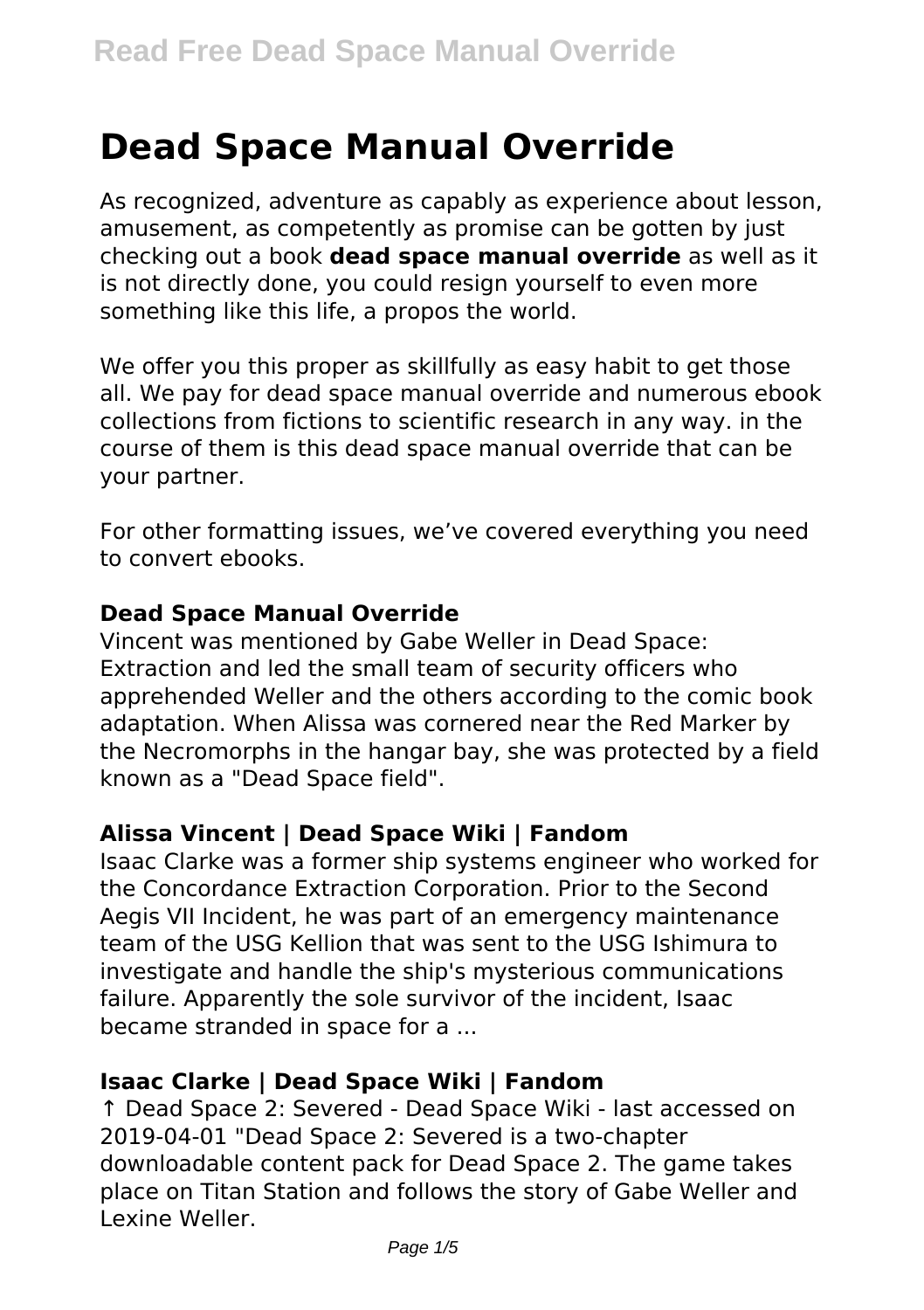# **Dead Space 2 - PCGamingWiki PCGW - bugs, fixes, crashes ...**

Safe Box, Digital Safe 1.8 Cubic Feet - Electronic, Extra-Large, Steel, Keypad, 2 Manual Override Keys, for Home Office Hotel Business Jewelry Cash Use Storage (Black) 5.0 out of 5 stars 3 1 offer from \$89.99

# **Amazon.com: Digital Safe – Electronic, Extra-Large, Steel ...**

In order to optimize memory consumption, you might also use a common FPM Pool for all Symfony 3.4 Apps and preload the entire framework in there and simply not preload user space classes (which might be cached by opcache anyway but is slower, since it will be checked if the file has changed on every request).

# **PHP: Runtime Configuration - Manual**

There are two place that dead space can be introduced: ... but ESXi will override the value back down to the default of 200 MB, which will dramatically slow down the operation. ... UNMAP natively, they could not issue UNMAP to a file system residing on a virtual disk. Consequently, reclaiming this space was a manual and tedious process.

## **Space Management and Reclamation - Pure Technical Services**

PBT Blue Keycaps 60 Percent with 6.25U Space Bar OEM Profile for Cherry MX Switch Mechanical Gaming Keyboard 1311. price from \$ 17. 00. Video Game Accessories 1257. price \$ 7. 59. \$9.95 24% off amFilm Tempered Glass Screen Protector Compatible with Nintendo Switch OLED model 2021 (3-Pack) ...

#### **Amazon.com: Video Games**

Length of the numeric value is chosen to fill a maximum of 80% of the id space. By default a minimum length of 3 digits is used when optimization.moduleIds is set to deterministic. To override the default behaviour set optimization.moduleIds to false and use the webpack.ids.DeterministicModuleIdsPlugin .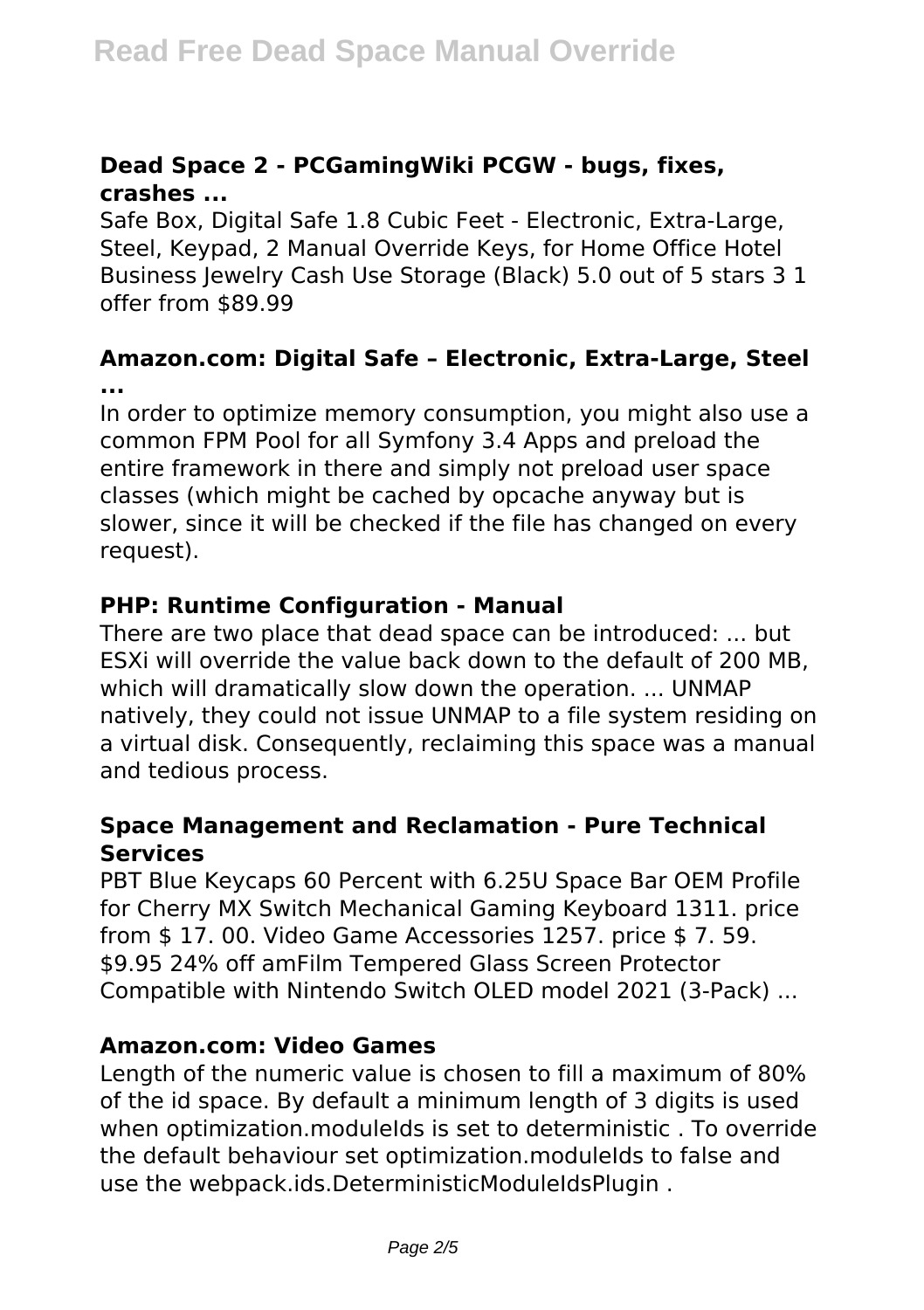# **Optimization | webpack**

This is more akin to a giant metal lock-box that has digital and keyed entry. The two bolts that lock the door are dead bolts. The overall internal measurements are 10.79" x 13.62" x 16.34" per the description. The exterior is  $13.78" \times 13" \times 16.5"$  and runs true to size. This is ample space for any type of use. I had high hopes for this safe.

# **Defiant 1.37 cu. ft. Home Storage Safe with Digital Keypad ...**

The user can override the current rotation for any axis. Since it controls heading, it can be extremely useful for lander missions. When active, the SAS itself doesn't drain electricity, though reaction wheels may continue fine-tuning even in space. It will utilize all active control systems to achieve this, like the user would by pressing the ...

# **SAS - Kerbal Space Program Wiki**

"Whitespace" is a term that refers to "space" characters that you use to separate programming code tokens, such as the spacebar space, and the tab character. They are considered interchangeable in type and quantity - using two spaces usually has the same effect as using one space, one tab, and so forth.

#### **Harlowe 3.2.3 manual**

A literal newline may also be included in a string by preceding it with a backslash. Bytes may also be specified using an escape sequence '\ddd', where ddd is the decimal value of the byte in the range 0–255. To include Unicode characters using escape sequences, the individual bytes for the UTF-8 encoding must be specified; in general, it will be more straightforward to enter the Unicode ...

#### **Extension:Scribunto/Lua reference manual - MediaWiki**

Space Optimisation+. Provides a listener focused way of applying room optimisation. Non-Exakt System. If you have selected a DS system, you will see two configuration tabs. Space Optimisation. Provides a listener focused way of applying room optimisation. Speakers. Only supported speaker types will work with Space Optimisation.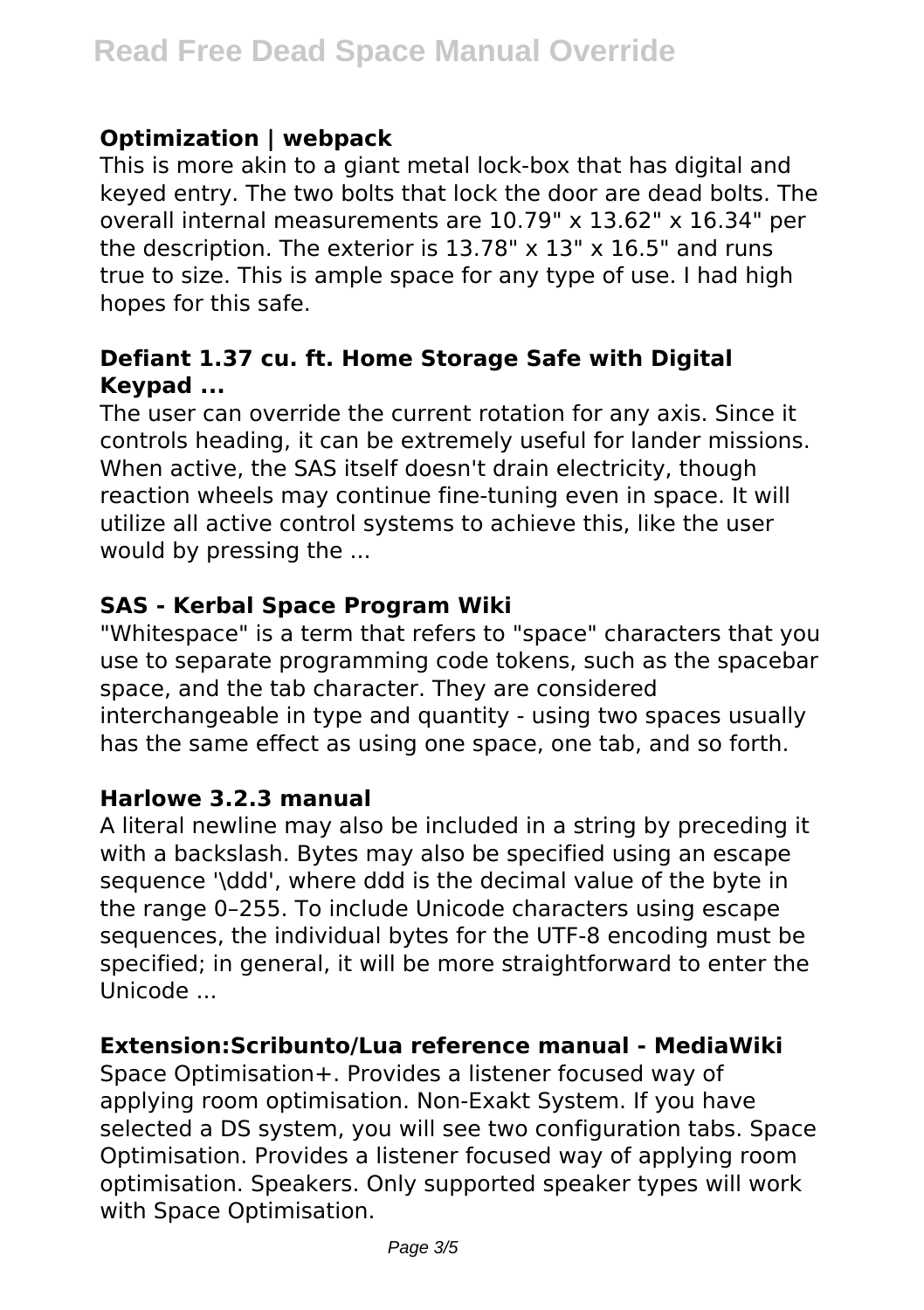# **Konfig Manual - LinnDocs - Linn Products**

"I'm not playing with this thing, help!" ―Rochelle "Don't stand there! Kill this thing!" ―Coach The Charger is a Special Infected introduced in Left 4 Dead 2. His main purpose is to separate a group of Survivors who are close together by grabbing one and carrying them away while crashing into the rest of the group, sending them flying through the air. While he matches the Survivors' pace ...

# **The Charger | Left 4 Dead Wiki | Fandom**

2 Overview¶. 2.1 Modeling Concepts¶. An OMNeT++ model consists of modules that communicate with message passing. The active modules are termed simple modules; they are written in C++, using the simulation class library.Simple modules can be grouped into compound modules and so forth; the number of hierarchy levels is unlimited. The whole model, called network in OMNeT++, is itself a compound ...

# **OMNeT++ - Simulation Manual**

Nikon Z6 II advanced manual Introduction. The Nikon Z6 II uses a new 24 megapixel Full-frame sensor as incorporates many of the features and improvements brought in the last years by competitors like Olympus, Fuji and Sony.These mirrorless improvements mainly focus on enhanced speed, with now on sensor phase detection AF points and an entirely new processor.

# **Nikon Z6 II advanced manual - Wim Arys**

Subgraphs & clusters¶. Graph and Digraph objects have a subgraph() method for adding a subgraph to the instance.. There are two ways to use it: Either with a ready-made instance of the same kind as the only argument (whose content is added as a subgraph) or omitting the graph argument (returning a context manager for defining the subgraph content more elegantly within a with-block).

# **User Guide — graphviz 0.19.1 documentation**

Otherwise cpu count, memory size, and disk space for nodes will be listed with the minimum value followed by a "+" for nodes with the same partition and state (e.g. "250+"). --federation